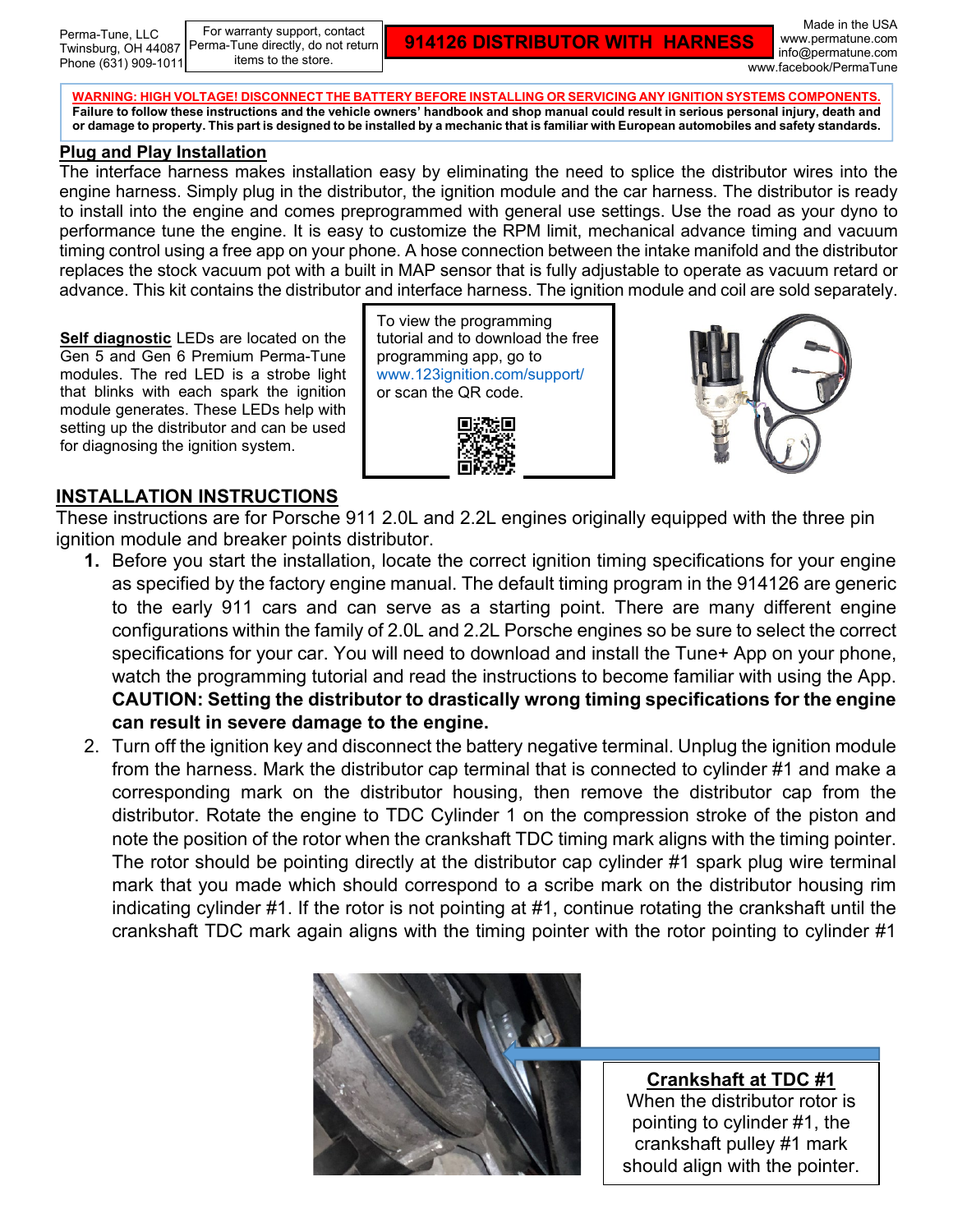terminal of the distributor cap. Refer to the factory manual to identify the crankshaft pulley markings.

**WARNING: Failure to disconnect the battery negative terminal and to disconnect the ignition module from the harness may cause serious personal injury, death or damage to property.**

3. Loosen the distributor bow clamp and remove the old distributor from the engine leaving the bow clamp bolted to the engine. Note that the rotor will rotate slightly as the distributor is removed. This is due to the bevel of the distributor gear. If the bow clamp will not release the distributor, remove the bolt that holds the clamp to the engine. Disconnect the red key power wire at the ignition module. Disconnect the black/violet tachometer wire from the ignition harness. On mechanically injected engines the tachometer connection will be at the ignition coil positive terminal. On carbureted engines, the



Bow clamp (not included)

tachometer connection will be at the distributor. Disconnect the harness ground connection from the ignition coil mounting bracket. Remove the ignition module harness from the engine bay. **NOTE: To prevent foreign objects from being accidentally dropped into the engine, block** 

- **the distributor hole with a shop rag.**
- **4.** Remove the distributor cap from the new distributor and place the new distributor into the engine block without engaging the drive gear. Position the wire cable and hose nipple to a convenient location. The wire harness connector will be at about the seven o'clock position.
- **5.** Rotate the rotor in the distributor so that the rotor is pointing to slightly counter clock wise (CCW) in the same direction of the old distributor when it was removed, then push the distributor all the way into the engine block engaging the drive gear. The rotor on the new distributor should then be pointing to the cylinder #1 of the new distributor cap. This cylinder position will probably be 180 Degrees from the cylinder #1 that is molded into the cap. If the distributor rotor is not pointing to the right position, repeat step 5 until it does. The distributor must be fully inserted into the engine block with the distributor housing against the bow clamp. Install the bow clamp bolt. **NOTE: Failure to correctly engage the distributor to the crankshaft will result in a no start**

**condition, premature wear of the distributor and rotor or poor engine performance.**

6. Route the distributor wire harness with the three pin connector to the ignition module. Plug the red power connector of the harness into the red power wire of the car harness. DO NOT plug in the ignition module yet. Route the coil harness from the distributor to the coil. Connect the 8 MM ring terminal to the coil bracket mounting bolt. Connect the green wire of the harness to the **+** terminal of the coil and connect the brown wire of the harness to the **–** terminal of the coil. The "+" terminal of the coil is equivalent to the stock coil terminal 15 or A. The "-" terminal is equivalent to the 1 or B terminal of the stock coil. If your car had a vacuum hose connected to the old distributor, connect the hose to the hose nipple of the Perma-Tune distributor.





**Tachometer** connection for points type tachometers

Power from Key switch

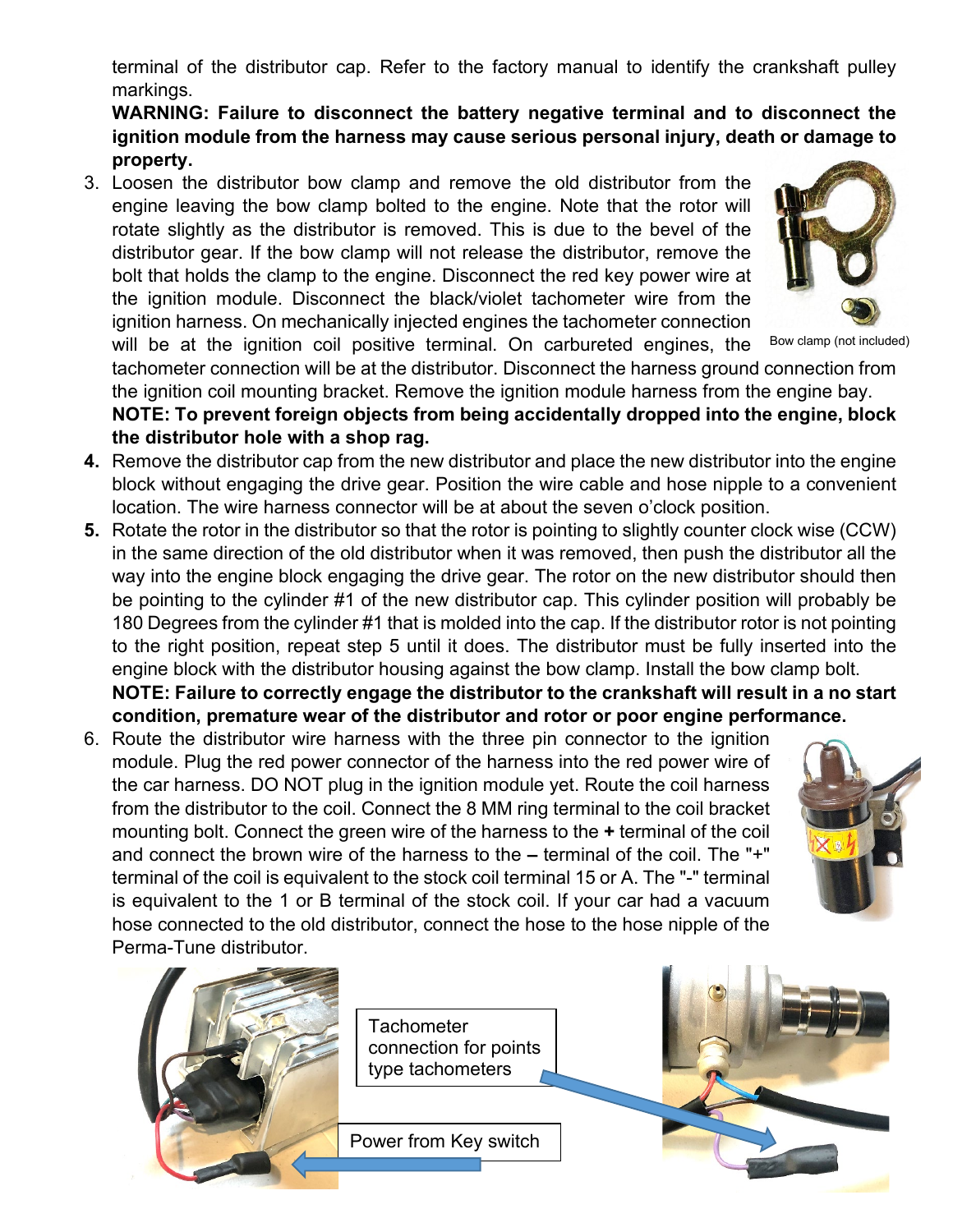**WARNING: Connecting the module before proceeding with the rest of the installation will result in the ignition coil becoming live during the next step which could result in serious personal injury, death and or damage to property.**

7. Reconnect the battery and turn on the ignition power. The blue LED in the distributor Bluetooth

window should light up. Open the Tune+ App on your phone and connect the phone to the distributor using Bluetooth as demonstrated in the App tutorial. When the App has successfully connected to the distributor, the blue light in the distributor Bluetooth window will go out. Program the distributor with the correct factory timing specifications for your engine.

**NOTE: The factory specifications may be given in degrees of distributor position and distributor RPM and the App is** 

**calibrated for crankshaft degrees and crankshaft RPM. You must double the distributor figures to enter specifications into the App in crankshaft figures.**

**NOTE: If your engine had a vacuum retard function, this function is now automatic and does not require a vacuum connection. You may connect the vacuum hose to the MAP sensor and program it to compensate for load.**

**NOTE: The Bluetooth default PIN is 1 2 3 4 .**

8. Remove the rotor in order to set the static engine timing. There is a green LED on the circuit board mounted underneath the magnet rotor that is visible through the slots in the magnet rotor. This LED will light up indicating when the ignition module will make a spark. Rotate the **distributor housing** CCW until the green LED **just** lights up. Turn off the ignition switch.



- 9. Install the rotor and distributor cap that were provided with the Perma-Tune distributor. Transfer the spark plug wires from the old distributor cap to the new distributor cap. Note the cylinder #1 location from step 5. Plug in the ignition module to the harness three pin connector and connect the brown wire of the harness to the spade terminal on the ignition module. Connect the black/violet tachometer wire to wherever it was removed from in step 3. On mechanically injected engines, connect the tachometer black/violet wire to the coil positive terminal with the green wire of the new harness. On all other cars, connect the tachometer black/violet wire to the violet wire of the new harness located at the distributor.
- 10.Clear the engine bay of tools or any foreign objects and keep yourself away from moving parts. Turn the ignition switch to the run position. If your car is equipped with a Perma-Tune Gen 6 Premium ignition module, the blue LED status indicator on the module should illuminate. Start the engine and note the flashing red strobe LED of the ignition module as the starter is engaged. While the starter is turning, the red LED should flash with each spark generated by the ignition module. When the engine is idling, the LED will appear to glow dimly and get brighter as the engine RPM increases. While the engine is running, the red LED should not flicker but rather change in brightness with the engine RPM.

**WARNING: Failure to clear the engine bay of tools, foreign objects and or body parts may result in personal injury, death and or damage to property.**

**CAUTION: Failure to connect the brown harness wire to the module may result in a no start condition and could cause damage to the ignition module and or distributor.**